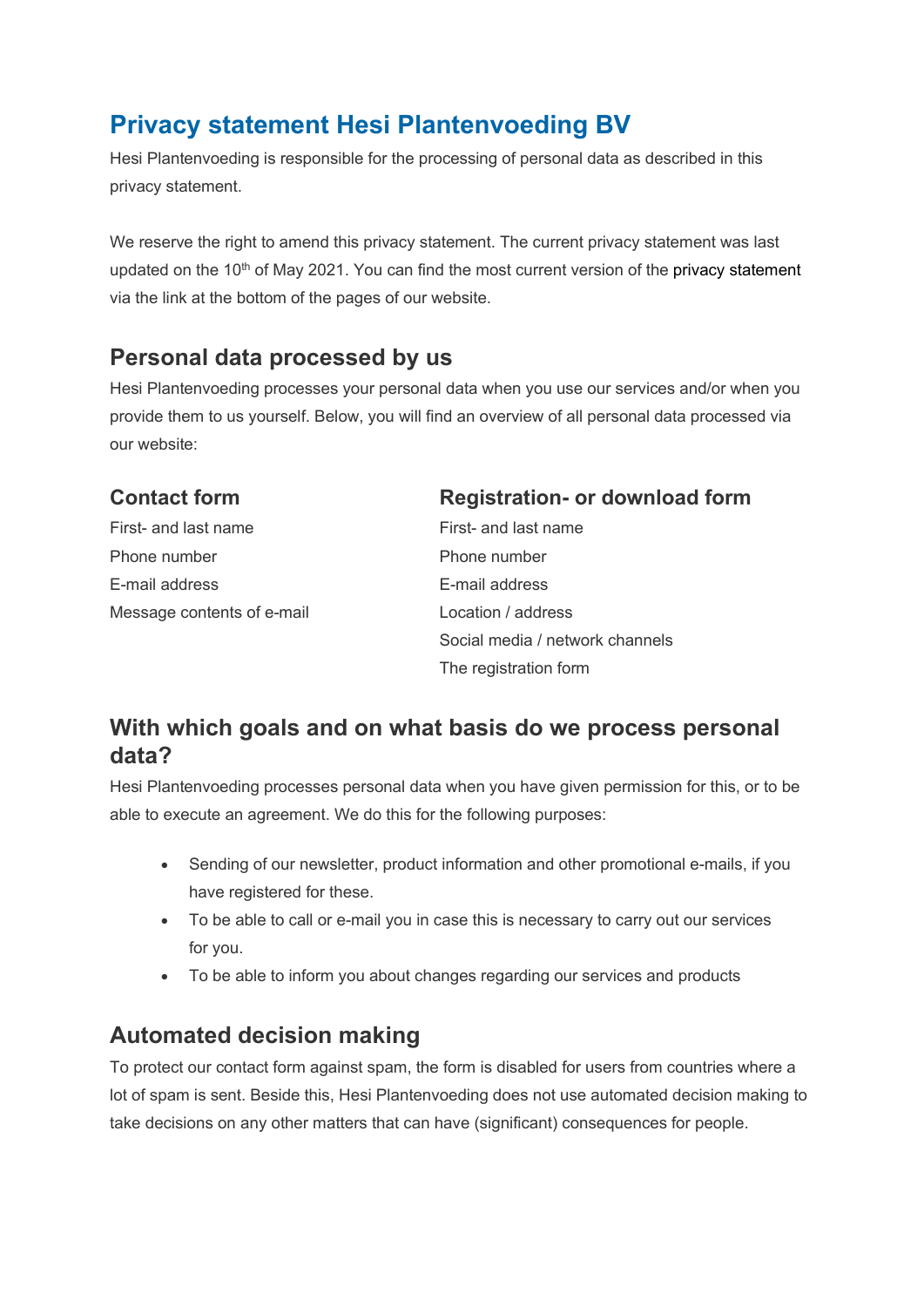# **Data storage**

We do not store any data longer than is necessary. This means that we only store data for as long as we require it to provide the service requested by you. As an exception to this, there is certain data that we must store longer because the law requires us to.

# **Provision to third parties**

To send e-mail messages via our website, we use an external SMTP provider that temporarily stores your messages. We can use these log files to check whether all e-mails have actually been sent. All e-mail messages that we receive and send are stored on the cloud.

#### **To protect our contact form**

To protect our forms against spam, we take a number of measures. We utilise services of different partners for this. The measures function mostly by using the IP address of the user. This information is not stored by our partners.

- **ipstack** This service anonymously checks user IP addresses for their country of origin.
- **Google reCAPTCHA** For verification when users fill out the contact form.

Beside the above exemptions, we do not provide your data to third parties, unless this is either lawfully required or permitted. For example, it is possible that law enforcement requests data as a part of a fraud investigation. In this case we are legally obligated to provide this information.

#### **Newsletter**

We offer a newsletter, in which we would like to inform interested people about, for instance, new blog posts and other information. You can add your e-mail address to the list of subscribers via the various forms on our website. Every newsletter contains a link with which you can unsubscribe from this service. The subscriber log file of the newsletter is only provided to third parties with whom we have a processing agreement. You can also unsubscribe from the newsletter by sending an e-mail to info@hesi.nl.

## **Cookies**

Hesi Plantenvoeding only uses technical cookies, functional cookies and analytical cookies that do not infringe your privacy. A cookie is a small text file that is stored on your computer, tablet or smartphone when you first visit our website. The cookies we use are necessary for the technical operation of the website and your ease of use. Cookies ensure that the website works properly and that, for example, preference settings are saved. Additionally, they are used for the optimisation of our website. You can opt out of cookies by setting up your internet browser in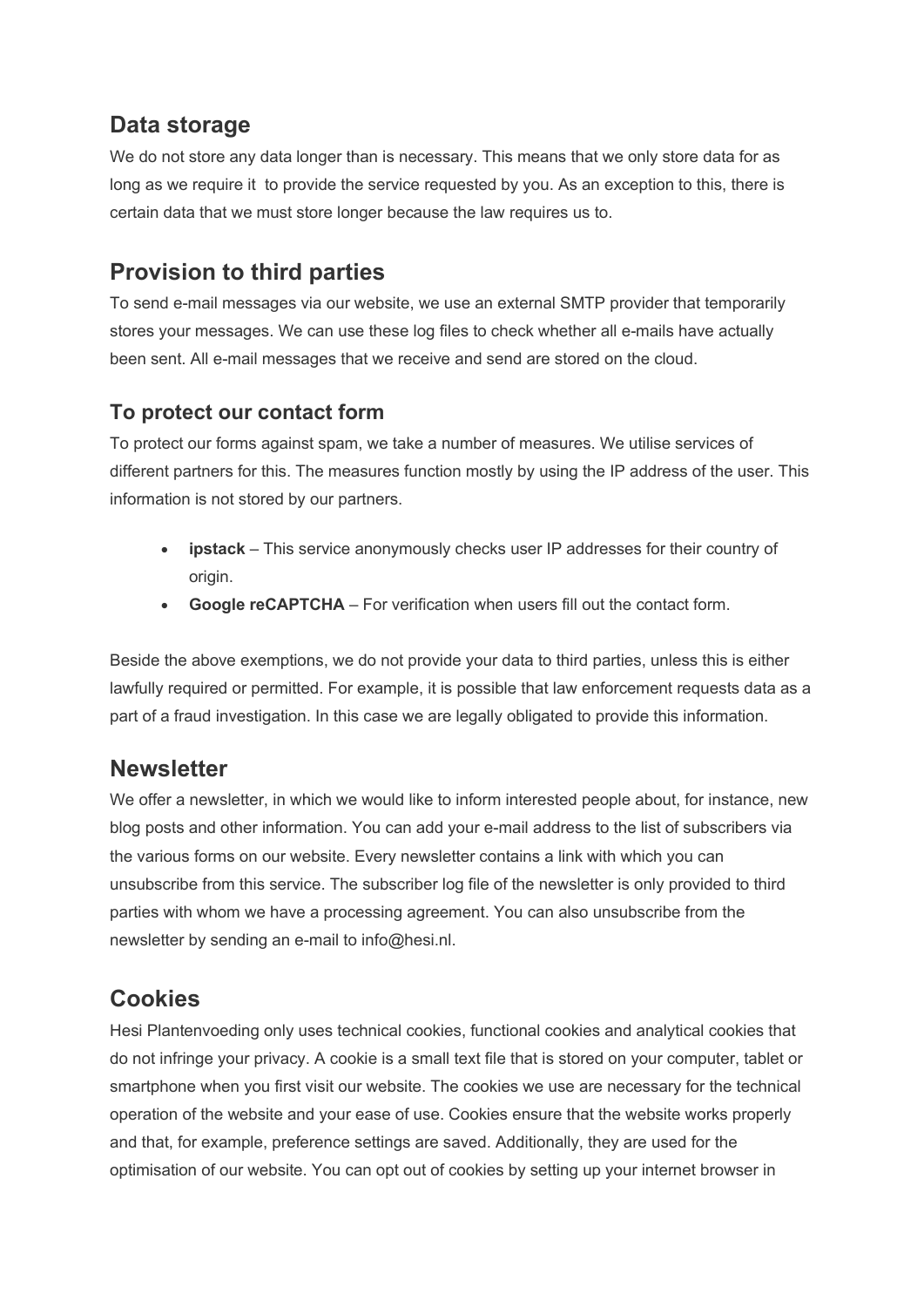such a way that it no longer stores cookies. You can also delete all information previously saved via your browser settings. The following cookies are placed when using our website:

#### **Functional cookies**

Functional cookies are necessary for our website to function properly. These cookies are placed without permission.

#### **Analytical cookies**

Analytical cookies enable us to measure traffic on our website. These statistics give us insight into how often our website is used, what information visitors are looking for and which pages are visited the most. As a result, we can determine which website components are popular and where we can still improve our website. We continuously analyse and improve the website to make the experience as pleasant as possible for visitors. The statistics we collect remain anonymous and cannot be traced back to individuals (your IP address is anonymised).

We use Google Analytics to obtain insights from the data. We always place analytical cookies when you visit our website. We never provide the personal information you enter (such as name, address and telephone number) to Google.

#### **Options to refuse analytical cookies**

The providers of Google Analytics offer tools with which you can refuse the cookies (opt-out).

• Google has developed a [browser add-on](https://tools.google.com/dlpage/gaoptout?hl=nl) that allows you to choose whether a website may collect your data or not.

## **View, modify or delete data**

You have the right to view, correct or delete your personal data. You also have the right to withdraw your consent to the data processing, or to object to the processing of your personal data by Hesi Plantenvoeding. Furthermore, you have a right to data portability. This means that you can submit a request to us to send the personal data that we have regarding you. Either in a computer file directly to you, or to an organisation requested by you. You can send a request for access, correction, deletion, data transfer of your personal data, cancellation of your consent, or objection to the processing of your personal data to manager@hesi.nl. To ensure that these requests are made by you, we ask you to send a copy of your ID with your request. Make your picture, MRZ (machine readable zone, the strip with numbers at the bottom of a passport), passport number and Citizen Service Number (BSN) black in this copy. This is to protect your privacy. We will respond to your request within four weeks. We would like to point out that you have the option to file a complaint with the national supervisory authority, the Dutch Data Protection Authority, when you are not satisfied with the processing of any of these requests. This